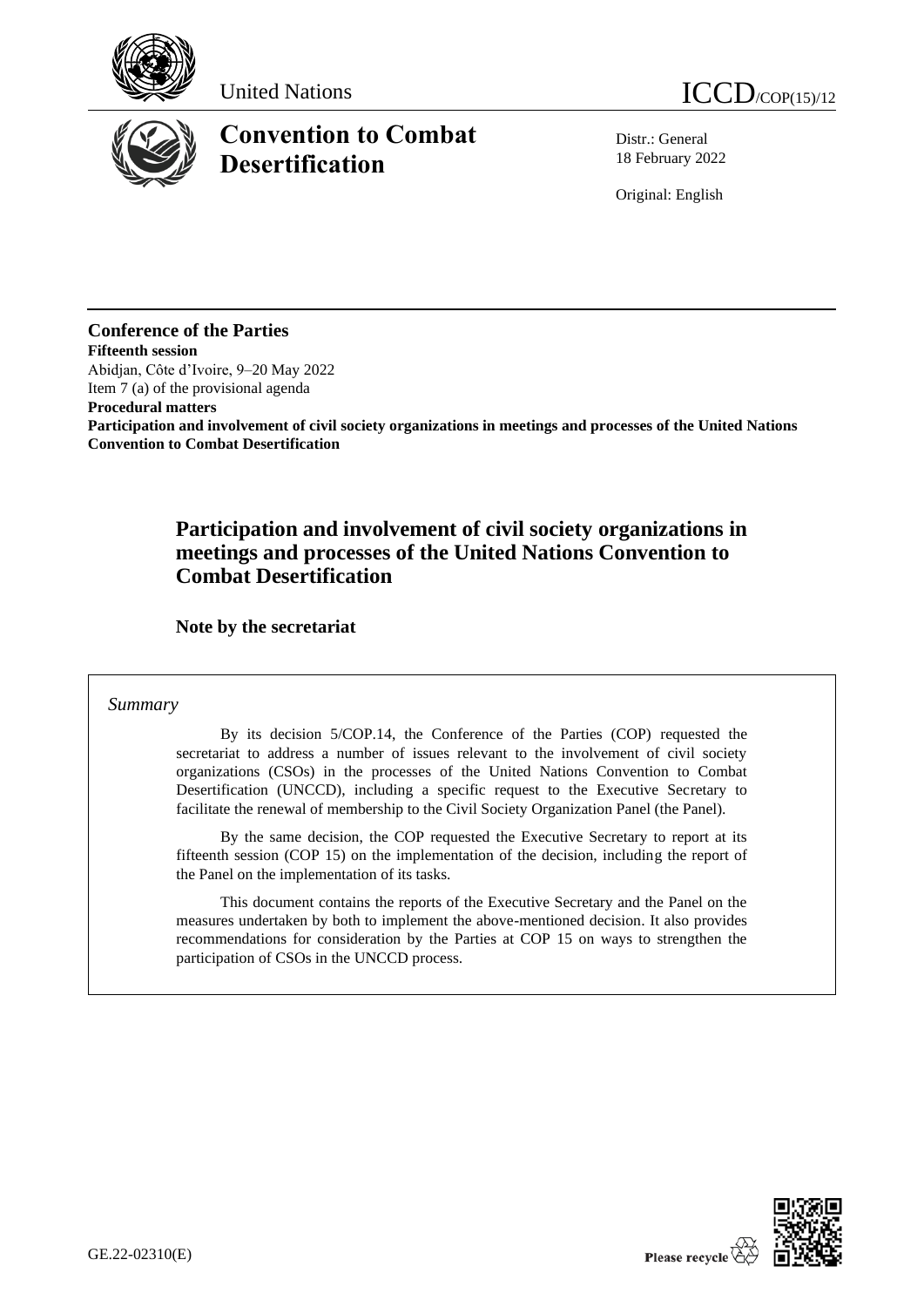# Contents

|      |                                                                                                                                                      |                                                                             | Paragraphs | Page           |
|------|------------------------------------------------------------------------------------------------------------------------------------------------------|-----------------------------------------------------------------------------|------------|----------------|
| Ι.   |                                                                                                                                                      |                                                                             | $1 - 4$    | $\mathcal{R}$  |
| П.   | Participation and involvement of civil society organizations in meetings and<br>processes of the United Nations Convention to Combat Desertification |                                                                             | $5 - 32$   | 3              |
|      | А.                                                                                                                                                   | Renewal of the membership of the Civil Society Organization Selection       | $5-6$      | 3              |
|      | <b>B.</b>                                                                                                                                            | Support for the Civil Society Organization Panel in discharging its mandate | $7 - 11$   | $\overline{4}$ |
|      | C.                                                                                                                                                   | Additional support provided by the secretariat in engaging with key         |            |                |
|      |                                                                                                                                                      |                                                                             | $12 - 32$  | $\overline{4}$ |
| III. |                                                                                                                                                      |                                                                             | $33 - 69$  | 7              |
|      |                                                                                                                                                      |                                                                             | $33 - 69$  | 7              |
| IV.  |                                                                                                                                                      |                                                                             | $70 - 74$  | 13             |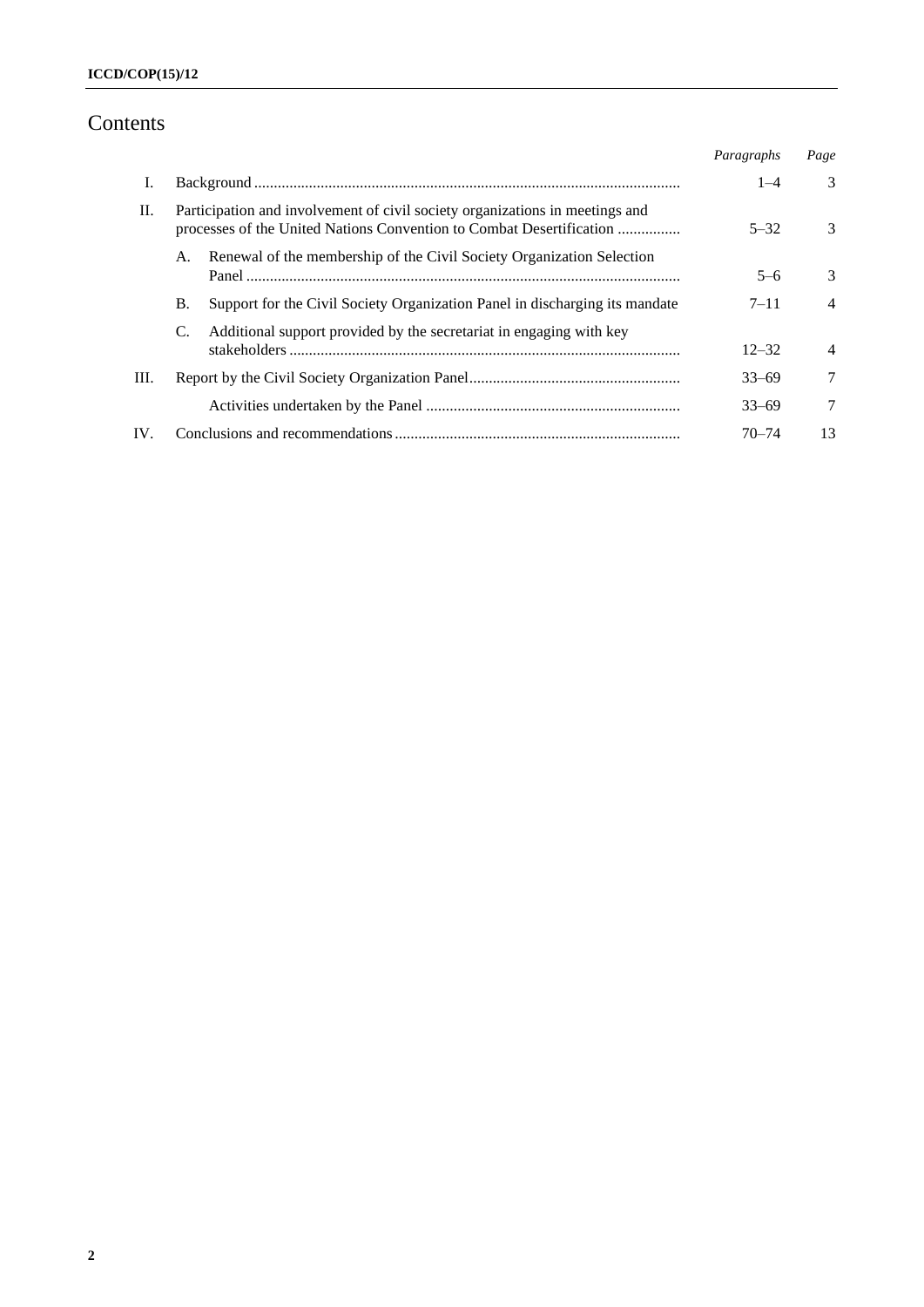## **I. Background**

1. Since 2009, the Conference of the Parties (COP) has guided and promoted the organization and engagement of civil society organizations (CSOs) in the meetings and processes of the United Nations Convention to Combat Desertification (UNCCD) (decisions 5/COP.9, 5/COP.10, 5/COP.11, 5/COP.12, 5/COP.13, 5/COP.14) set the basis for the CSO panel. The CSO Panel of the UNCCD has been ensuring the coordination of all the CSOs accredited to the COP and providing regular guidance and feedback on the work of the secretariat and the Global Mechanism.

2. In 2020–2021, the secretariat continued supporting the work of the CSO Panel. Decision 5/COP.14 requested the secretariat to continue working with key stakeholders, including youth, faith-based organizations, local governments, farmers, pastoralists, women's organizations, indigenous peoples and local communities. Responding to that request, the secretariat has further broadened the participation of non-governmental actors in the Convention.

3. COVID-19 has shifted the work of CSOs to active engagement through virtual means. This new form of work helped broaden civil society engagement in the process, although it is intended to complement rather than substitute more direct, in-person engagement when possible.

4. This document provides information on the activities of the CSO Panel and the secretariat in follow-up to decision 5/COP.14 and earlier COP provisions concerning civil society engagement in the UNCCD.

# **II. Participation and involvement of civil society organizations in meetings and processes of the United Nations Convention to Combat Desertification**

## **A. Renewal of the membership of the Civil Society Organization Selection Panel**

5. By decision 5/COP.14, paragraph 4, the COP requested the secretariat to facilitate the renewal of membership to the CSO Panel by January 2020. Following this provision, and as a result of the consultations reached with the accredited CSOs, the following members were appointed:

(a) Mr. Tcharbuahbokengo Nfinn from the Federation of Environmental and Ecological Diversity for Agricultural Revampment and Human Rights (Cameroon), representing Africa;

(b) Ms. Nahid Naghizadeh from the Centre for Sustainable Development (CENESTA – Iran), representing Asia;

(c) Mr. Pablo Andres Motta Delgado from Mision Verde Amazonia (Colombia), representing Latin America and the Caribbean;

(d) Ms. Sabina Gasimova from International Dialogue for Environmental Action (Azerbaijan), representing Eastern Europe;

(e) Ms. Manon Albagnac from the Centre d'actions et de réalisations internationales (CARI – France), representing Western Europe, and Chair of the panel.

6. Since February 2020, the CSO Panel has met 30 times to deliver its mandate. Taking into consideration the postponement of COP 15, and based on the standard practices in similar processes, the secretariat supported the extension of the CSO Panel mandate until COP 15. In this regard, the current CSO Panel will serve until the end of COP 15, coordinating the participation of the accredited CSOs at the session. It is expected that the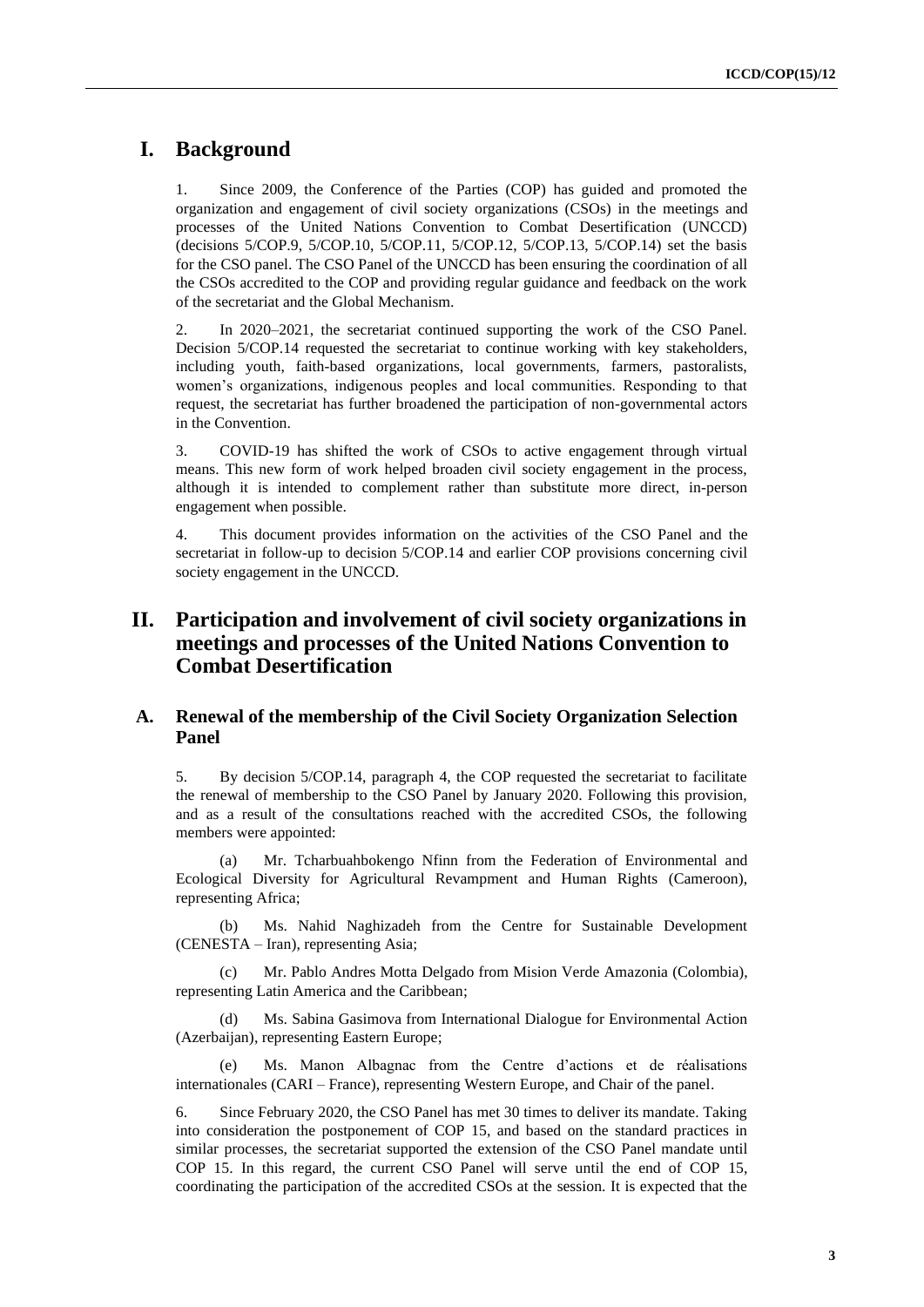Panel will have met at least five times between January and May 2022 in preparation for COP 15.

## **B. Support for the Civil Society Organization Panel in discharging its mandate**

7. Following the mandate provided by the Convention and the decisions of the COP, the secretariat has continued engaging with CSOs, providing them with information about the meetings and processes of the Convention. Furthermore, the secretariat has serviced the Panel during the present biennium to ensure that they are actively involved in the implementation of the Convention at all levels. This included, inter alia, the organization of meetings, the drafting of agendas and the preparation of meeting reports to facilitate followup on the decisions taken by the CSO Panel.

8. The secretariat ensured the availability of funding for the functioning of the CSO Panel and the participation of the CSOs in meetings of the COP and its subsidiary bodies. The representatives of the CSO Panel were able to secure additional financial resources to deliver the tasks entrusted to it by the COP.

9. By the end of 2021, 60 new organizations had correctly submitted their documents for accreditation as observers to the COP. Several of these organizations were accredited as early as the Second Extraordinary session of the COP organized in December  $2021<sup>1</sup>$  It is expected that additional organizations will have fulfilled this requirement before the beginning of COP 15.

10. The secretariat facilitated the participation of the accredited CSOs in the 19th session of the Committee for the Review of the Implementation of the Convention (CRIC 19), held virtually from 15 to 19 of March 2021. CSOs were able to present their position for each one of the agenda items, and their recommendations were included in the final report of the session.

11. Representatives of the CSO Panel have also been included as members of the Steering Committee of the Land Degradation Neutrality Fund (LDN Fund), the UNCCD Science–Policy Interface (SPI) and the Intergovernmental Working Group on Drought.

## **C. Additional support provided by the secretariat in engaging with key stakeholders**

12. Decision 5/COP.14 requested the secretariat to continue working with key stakeholders and identifies several on which to focus during the 2020–2021 biennium. Using the available resources and with the support of the accredited CSOs, the secretariat has been engaging actively with the following stakeholder groups.

## **1. Youth**

13. Youth is playing a fundamental role in raising awareness and advocating around the world on the importance of protecting the environment and ensuring a sustainable future for all. Through energy, talent and creativity, youth can play a significant and valuable role in shaping the sustainable development agenda and support other stakeholders, including Parties, in their efforts to address desertification/land degradation and drought (DLDD).

14. Young delegates were extremely active at COP 14, giving high visibility to the concerns and demands of youth in the implementation of the UNCCD. In addition to the celebration of the second Youth Forum co-organized with the government of India and the UNCCD Youth Caucus, the CSOs agreed to devote the second Open Dialogue Session to

<sup>&</sup>lt;sup>1</sup> See document ICCD/COP(ES-2)/3 Accreditation of intergovernmental organizations, civil society organizations and representatives from the private sector, and admission of observers  $\lt$ https://www.unccd.int/sites/default/files/sessions/documents/2021-12/ICCD\_COP%28ES-2%29\_3-[2118021E.pdf>](https://www.unccd.int/sites/default/files/sessions/documents/2021-12/ICCD_COP%28ES-2%29_3-2118021E.pdf).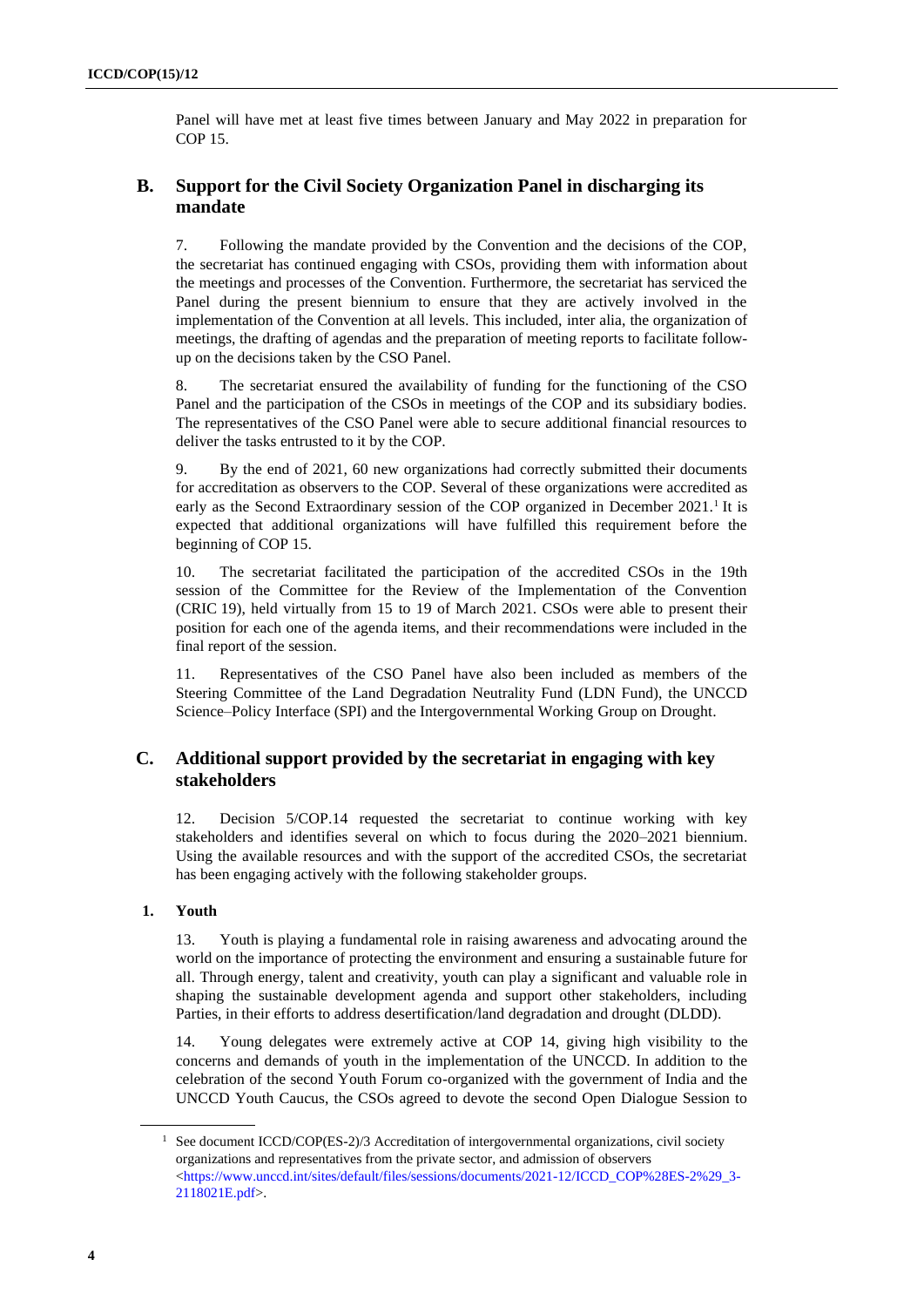an intergenerational dialogue. Parties and observers to the Convention were able to exchange with youth delegates on the best way to engage them in achieving LDN. The outcomes of both events were included in the report of the COP.<sup>2</sup>

15. Following the request by the Parties, the secretariat has been working actively in engaging youth in the work of the Convention.

16. In the area of advocacy, the secretariat promoted the engagement of young ambassadors through the designation of the UNCCD Land Heroes. The campaign, launched on the 2020 Desertification and Drought Day, encouraged young people to share initiatives implemented to reduce the footprint we leave on the land by food, feed and fibre production and consumption. The campaign reached millions of people worldwide and shed light on scalable projects led by young men and women who fight climate change through land conservation and restoration, and mobilize communities, schools and families to join the action on the ground. The campaign included the organization of six webinars addressing issues related to organic farming and tree planting, sustainable alternatives to plastic, science and sustainability, the power of education and youth mobilization, youth-driven projects to achieve food security and art as a tool to reconnect humans with nature.

17. Together with Deutsche Welle, the secretariat also organized four webinars on landbased jobs for youth, aimed at young people aged 15 to 35. The webinars were designed to inspire young people to create jobs and entrepreneurship in the land sector. More than 2000 participants attended the webinars which were organized for Africa, Latin America and the Caribbean, and Asia and the Pacific. The last event, a global webinar, brought together young entrepreneurs in the land sector, along with policy-makers and youth from around the world. The webinar series helped the secretariat to raise the profile of initiatives undertaken by young people who are making a living from the land, either by rehabilitating or protecting it, or by utilizing sustainable land management (SLM) techniques in crop production to avoid land degradation. It was also an opportunity to encourage youth green entrepreneurship. The outcomes of the webinars will be presented at COP 15.

18. The secretariat continued its engagement with the United Nations Inter-Agency Network on Youth Development (IANYD), getting involved in several initiatives, particularly Decent jobs for Youth, managed by the International Labour Organization, and establishing the Clearing House on Meaningful Youth Engagement, spearheaded by the United Nations Educational, Scientific and Cultural Organization, together with other United Nations organizations. Furthermore, the secretariat supported the work of IANYD and the United Nations Major Group for Children and Youth in the organization of the 2021 Economic and Social Council Youth Forum. The UNCCD was appointed as lead United Nations agency for the event, in charge of addressing the Sustainable Development Goals 12 (Responsible Production and Consumption) and 13 (Climate Action), entitled 'Accelerating Action for the Planet'.

19. In 2021, together with the secretariats of the two other Rio conventions, the United Nations Development Programme/Global Environment Facility (GEF) Small Grants Programme and the EarthBeat initiative, the secretariat launched "Restoring Balance with Nature". This initiative aims to give young people around the world the tools, inspiration and knowledge, through an online platform, to help them be part of the widespread change needed to meet the challenges of lost biodiversity, land degradation and climate change. The platform features videos, stories and articles prepared by young people to report on environmental challenges.

20. Additional support was given by the secretariat to the establishment of the UNCCD and desertification Youth Caucus, particularly in facilitating the elections of their representatives, their engagement with the United Nations Decade on Ecosystem Restoration Youth Task Force, the organization of several webinars within the framework of the Food Systems Summit and the celebrations for Stockholm +50.

<sup>2</sup> See page 23 of document ICCD/COP(14)/23.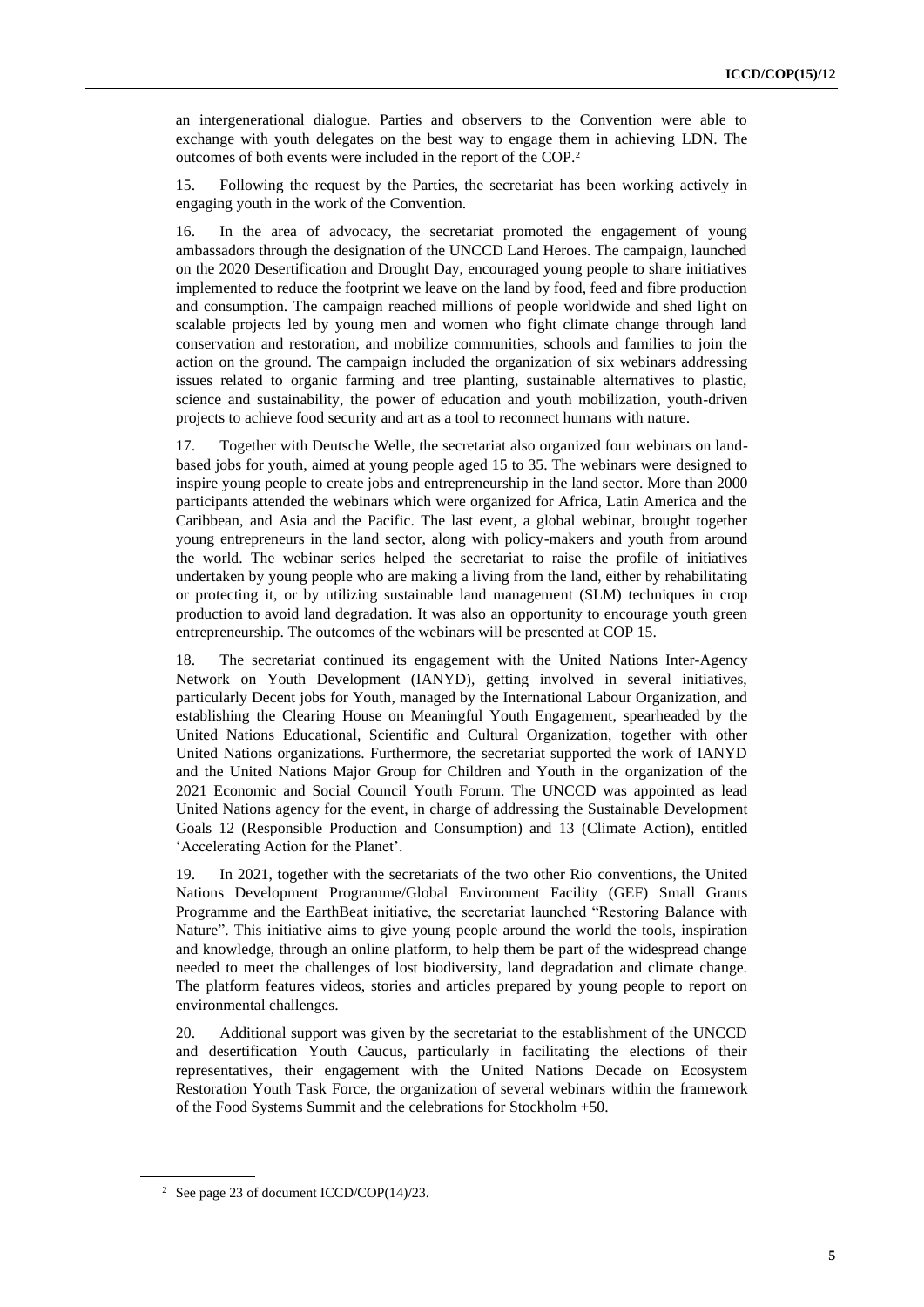## **2. Faith-based organizations**

21. Building upon the successful ministerial interactive dialogue, entitled 'A valuesbased approach to land stewardship', held at COP 14, the secretariat continued working to integrate the work of the faith-based organizations to address the importance of protecting and rehabilitating the land.

22. Several meetings and events were organized during the biennium, together with faith- and spirituality-based organizations, including the World Evangelical Alliance, Isha Foundation, Friends World Committee for Consultation/Quaker, Brahma Kumaris, Christian Aid, etc. The secretariat also participated in the regular consultations organized by the United Nations Framework Convention on Climate Change (UNFCCC) interfaith group, as well as the United Nations Environment Programme's Faith for Earth initiative.

## **3. Local governments**

23. At COP 14, local governments met at the UNCCD mayor's summit jointly organized by the host country, the secretariat and Local Governments for Sustainability (ICLEI). Additionally, the ministerial dialogue on 'Rural and urban communities – failing or flourishing together' provided relevant information to highlight the importance of interactions between cities and rural areas to ensure sustainable production while protecting vulnerable land, including in peri-urban areas.

24. The secretariat continued working with ICLEI, Climate Chance and United Cities and Local Governments in advocating for a sustainable equilibrium between urban and rural areas and communities. In this regard, the secretariat participated in Daring Cities 2020's 'Know more, act better and lead together' event, held virtually in 2021 due to the COVID-19 pandemic.

## **4. Farmers and pastoralists**

25. The secretariat has continued supporting and promoting the World Initiative for Sustainable Pastoralism, managed by the International Union for Conservation of Nature (IUCN) and other partners, to promote advocacy and capacity building within the framework of sustainable pastoralism to reduce poverty and improve the environmental management of the land.

26. Within the framework of urban/rural dynamics, the work of the secretariat also engaged farmers operating in peri-urban areas to ensure that the areas have integrated sustainability into land use planning. This work was done together with the CSO Panel working actively in Asia and the Sahel regions. Special engagement was carried out by the members of Drynet<sup>3</sup> through the implementation of the GEF AVACLIM (Agro-ecology, Ensuring Food Security and Sustainable Livelihoods while Mitigating Climate Change and Restoring Land in Dryland Regions) project. <sup>4</sup> The project is currently being implemented in Brazil, Burkina Faso, Ethiopia, India, Senegal, Morocco and South Africa and focuses mainly on the promotion of agro-ecology at the political and decision-making level.

27. Through youth engagement, the secretariat also involved young farmers and 'agripreneurs' who shared their experiences through the above-mentioned webinars and at other international events, such as the high-level dialogue organized by the President of the General Assembly on DLDD.

## **5. Women's organizations**

28. Within the framework of the implementation of the Gender Action Plan (GAP) of the UNCCD, the secretariat has been engaging with women's organizations to ensure their

 $3$  [<https://dry-net.org/>](https://dry-net.org/).

<sup>&</sup>lt;sup>4</sup> All the information regarding AVACLIM is available on  $\langle \frac{https://avaclim.org/}{\rangle}$ .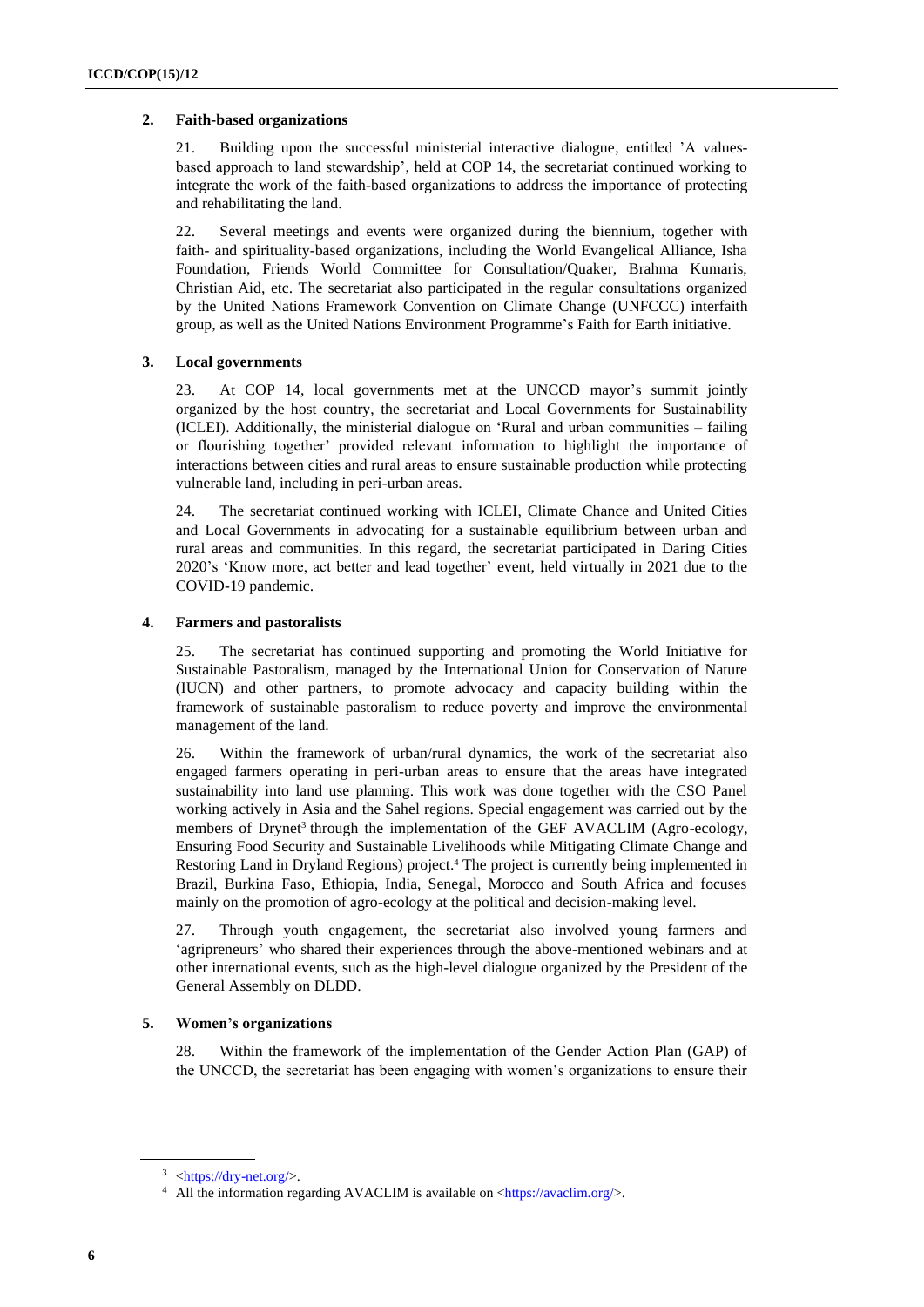input and contributions<sup>5</sup> in the areas of awareness-raising, decision-making processes and capacity building.

29. Document ICCD/COP(15)/17, 'Follow-up on policy frameworks and thematic issues: Gender', contains additional information on the engagement with women's organizations.

#### **6. Indigenous peoples and local communities**

30. The secretariat promoted the involvement of indigenous peoples while local community organizations are involved in the meetings and processes of the UNCCD. From their contribution to the work carried out under the decision on land tenure to the active engagement at the session of the CRIC or the work of the LDN Fund, indigenous peoples have been represented either in person or through the work of the CSO Panel.

31. The secretariat has also been involved in work carried out by the Local Communities and Indigenous Peoples Platform established within the UNFCCC, providing information on the technologies related to SLM and other traditional knowledge that could contribute to building a climate-resilient world. This was done at the 52nd session of the UNFCCC subsidiary bodies held in October 2020.

32. As part of the implementation of decision 26/COP.14 on land tenure, the secretariat is preparing options for the consideration of the Parties on a strategy to promote awarenessraising around responsible land governance to combat DLDD among all stakeholders, particularly among vulnerable populations, including indigenous peoples and local communities. Collaboration has been sought with the International Land Coalition, Landesa and the Land Portal Foundation to support these vulnerable groups.

## **III. Report by the Civil Society Organization Panel**

## **Activities undertaken by the Panel**

#### **1. Background**

33. The CSO Panel of the UNCCD was established in 2009 by the COP through decision 5/COP.9.

34. The CSO Panel has five members which represent the five United Nations regional groups. The current panel was elected in January 2020 by the CSOs accredited to the UNCCD. The composition of the Panel has since been as indicated in paragraph six above.

35. At the first CSO Panel meeting held virtually on 12 March 2020, Ms Manon Albagnac from the French organization CARI was elected as its chair.

#### **2. Work of the Civil Society Organization Panel and participation in the process of the United Nations Convention to Combat Desertification**

36. To pursue the UNCCD processes, the CSO Panel members agreed to organize monthly online meetings with the support of the secretariat. Whenever necessary, they also organized extraordinary meetings to collaborate on specific topics (e.g. CRIC 19 preparation, dialogue between CSOs and the LDN Fund and peer review of the technical guide on the integration of the Voluntary Guidelines on the Responsible Governance of Tenure of Land, Fisheries and Forests in the Context of National Food Security into the implementation of the UNCCD and LDN). Preparation, leadership and reporting of the meetings was entrusted to the panel members on a rotational basis. Since March 2020, the CSO Panel has held 30 virtual meetings with no physical meeting possible due to the COVID-19 pandemic. The CSO Panel expects to meet in person for the first time during COP 15. Holding these virtual monthly meetings was crucial to keep the CSO Panel

<sup>5</sup> All the information on the dialogue is available on the website: [<https://www.unccd.int/high-level](https://www.unccd.int/high-level-dialogue-desertification-land-degradation-and-drought)[dialogue-desertification-land-degradation-and-drought>](https://www.unccd.int/high-level-dialogue-desertification-land-degradation-and-drought).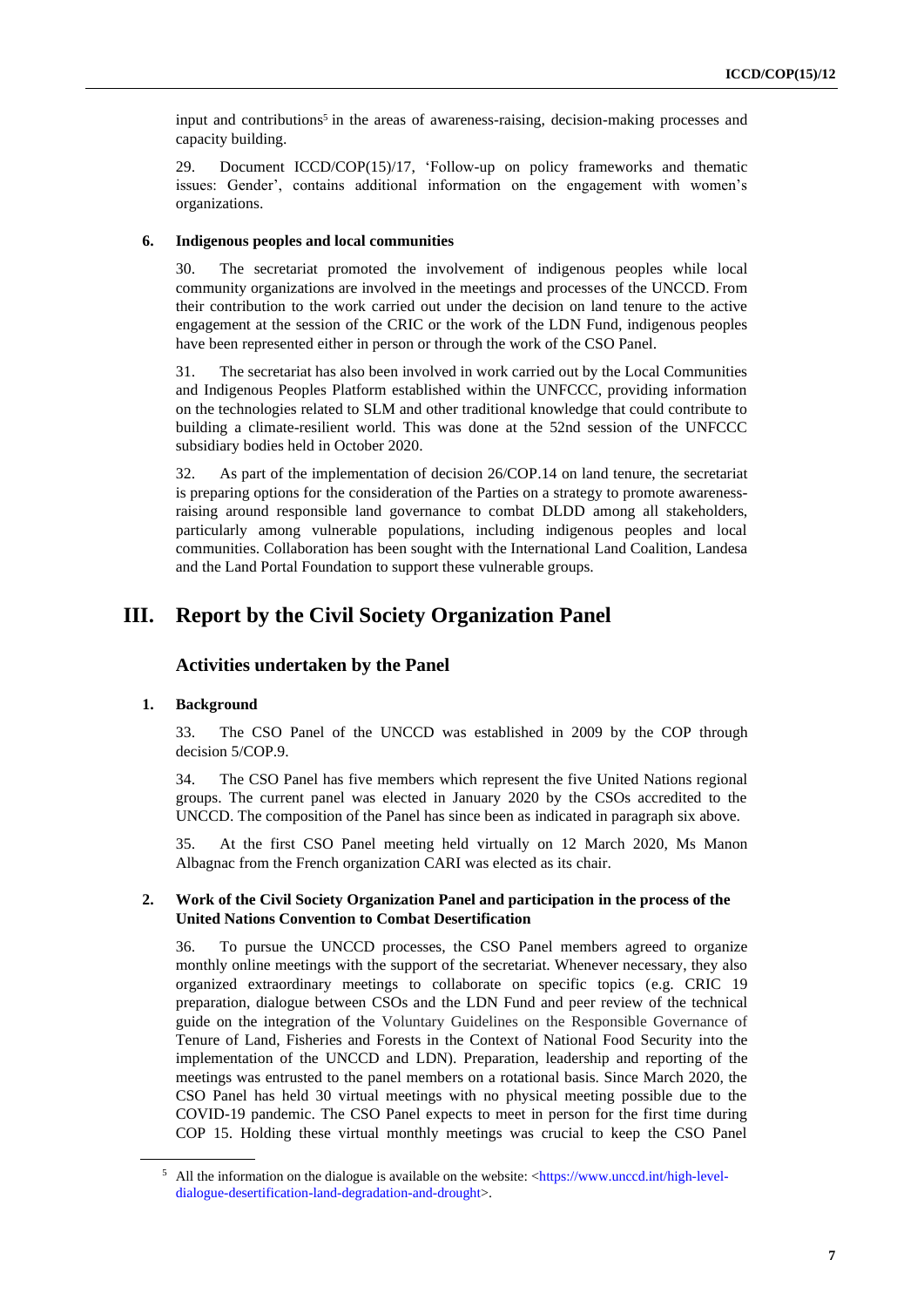actively involved in the actions and events happening under the Convention through ongoing communication with the secretariat and regular communication with the accredited CSOs of the five United Nations regional groups to keep them informed about topics related to the UNCCD processes. Accordingly, the reports of the CSO Panel meetings, including important topics for discussion, decisions and actions were regularly updated on the CSO Panel website.<sup>6</sup>

37. At the beginning of its mandate, the CSO Panel agreed on its modus operandi and prepared its work plan for the 2020–2021 biennium to enable it to fulfil its mandate. The work plan included five work packages with detailed activities. The five work packages were as follows:

- (a) The CSO Panel and UNCCD processes;
- (b) Communication and information-sharing with accredited CSOs;

(c) The promotion of CSO preparation and involvement in CRIC 19, the Committee on Science and Technology and COP 15;

- (d) CSO involvement in implementing COP 14 decisions;
- (e) Synergies between the UNCCD and other United Nations conventions.

38. Based on these work packages, and considering the extraordinary conditions related to the COVID-19 pandemic, the secretariat was able to mobilize a budget to support the CSO Panel's activities. The following is the collective summary of activities and the results achieved by the CSO Panel members at various levels.

#### **3. Activities undertaken by the Civil Society Organizations Panel for communication and information-sharing with accredited civil society organizations**

39. The CSO Panel maintained the CSO website by providing various important news items and relevant information on events and causes, including commission statements, publications, presentations and reports related to the Panel's work, increasing the availability of high-quality and timely information for CSOs.

40. Calls for newsletter submissions were regularly sent out to collect news and updates from all the accredited CSOs and networks, highlighting their work and promoting data exchange at regional and national levels. Nine newsletters have been produced and disseminated via mailing lists and websites to all accredited CSOs. They are also available on the CSO website.

41. Awareness-raising materials (social media posts) were translated from English to Persian and Azerbaijani<sup>7</sup> and published on World Desertification & Drought Day.

42. The CSO Panel members have contributed to celebrating Desertification and Drought Day on 17 June of each year. They encourage the accredited CSOs to contribute to and report on the celebration at national, regional and international level. The CSO Panel members themselves organized celebrations:

An online international meeting was organized by CARI on 17 June 2020 to disseminate information on desertification and the UNCCD, attended by scientists, political actors and CSOs;

(b) To build alliances and more synergies among various stakeholders (CSOs, academics, experts and national focal points, representatives from the Capacity Development Office of the UNCCD and National SLM Network), the CSO Panel member for Asia from CENESTA participated in various occasions and webinars, such as on 17 June 2020, and in other events aimed at raising awareness about the role of CSOs in UNCCD processes, the implementation of the UNCCD for the purposes of SLM and LDN, capacities and challenges on the implementation of the UNCCD in Iran and the

<sup>6</sup> [<https://csopanel.org/resources#meetings>](https://csopanel.org/resources#meetings).

<sup>7</sup> [<https://www.facebook.com/ideacampaign.org/posts/3101986839847702>](https://www.facebook.com/ideacampaign.org/posts/3101986839847702).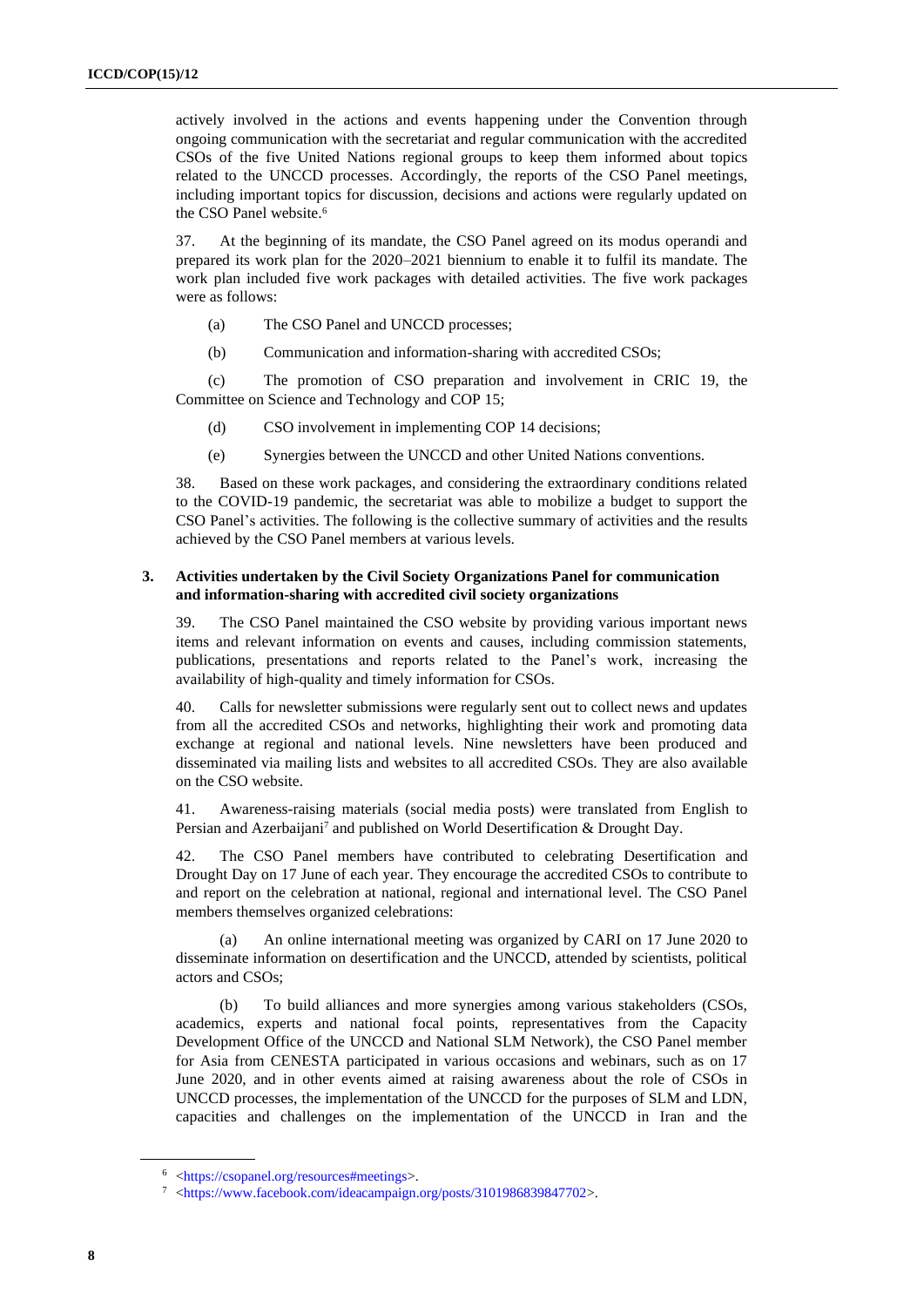conservation of land resources through the building of alliances among stakeholders to achieve LDN (Avoid, Reduce and Reverse).

#### **4. Civil society organization participation during the nineteenth session of the Committee for the Review of the Implementation of the Convention**

43. The CSO Panel members engaged in coordinating the CSOs' preparation for CRIC 19 of the UNCCD which was held online from 15 to 19 March 2021.

44. The CSO Panel members attended the meetings of regional implementation annexes in preparation for CRIC 19 as an observer.

45. To allow CSOs to prepare for the CRIC 19, the CSO Panel members produced and disseminated synthesis documents based on the official preparatory documents. They moreover organized an international online meeting for accredited CSOs on 10 March 2021. The online meeting was opened by the Executive Secretary and allowed the CSO Panel members to clarify the subjects to be discussed during CRIC 19, and to collect CSO recommendations to be presented to the Parties.

46. CSOs delivered a statement on each of the CRIC 19 agenda items. The CSO Panel members organized the collective preparation of these statements.

47. The CSO Panel members finally contributed to the CRIC 19 report by providing written comments from the CSOs for each of the discussed items.

#### **5. Preparations for civil society organization participation during the fifteenth session of the Conference of the Parties**

48. The CSO Panel members developed a comprehensive plan of action for CSO involvement during COP 15 of the UNCCD, including preparatory meetings of the CSOs, a review of the official documents and the drafting of various statements and interventions during the event.

#### *a. International Désertif'actions Summit in October 2022*

49. The CSO Panel engaged with CARI to contribute to the Désertif'actions 2022 activities, including preparing for CSO participation in COP 15 at national and international level; and preparing for an international Désertif'actions Summit in October 2022 that will allow COP 15 decisions to be presented and reviewed and a roadmap to be established for their implementation by the countries and all stakeholders involved.

#### *b. Appointing alternate Civil Society Organization observers to the Science– Policy Interface of the Convention*

50. Upon request from the secretariat, and in accordance with its mandate, the CSO Panel facilitated the election process of an alternate CSO observer to the SPI of the Convention. There were eight applications received, including two invalid applications due to a failure to provide the required documents and information. When analysing the valid applicants' experience, expertise and the terms of reference of the SPI, the CSO Panel found that three of the applicants fulfilled the necessary requirements. During the discussion, the secretariat re-stated, in line with the adopted GAP, that given that the current representative of the CSO observers to the SPI is male, the alternate should be female to ensure parity and balance. Taking all this into consideration, Ms Jiajia Luo from the China Green Foundation, a non-governmental organization based in China, was the most suitable candidate, ensuring the necessary expertise and meeting the additional requirements for an equitable representation of the CSOs at the SPI. She was then chosen for the 2020–2021 biennium as an alternate to Mr Noel Oettle (Environmental Monitoring Group – South Africa). CSO Panel members communicated regularly with the CSO observer to the SPI which was necessary for greater synergy and dissemination of related information to the accredited CSOs through the CSO Panel website and newsletters.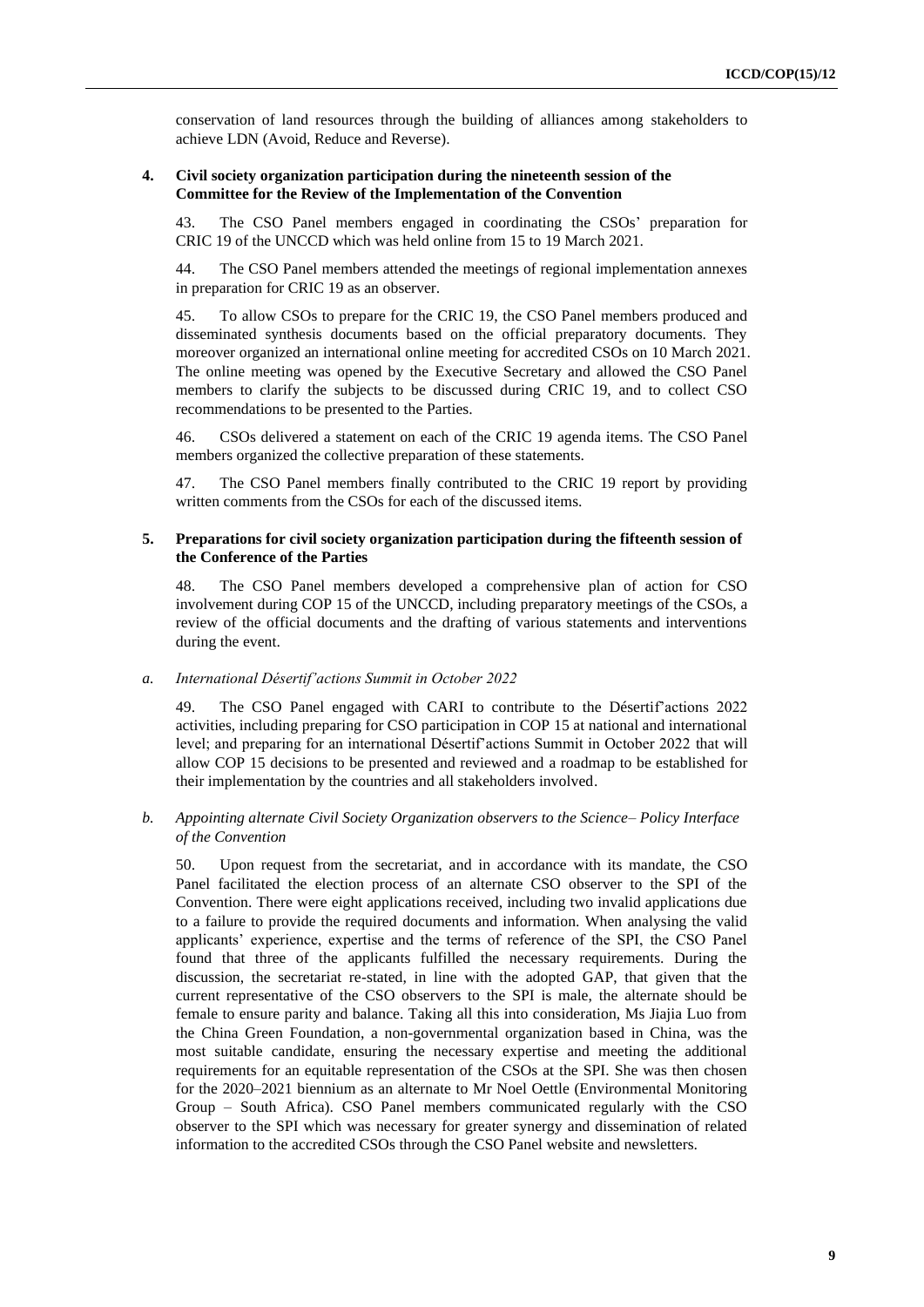*c. Participation of Civil Society Organization Panel members in the strategic board meetings of the Land Degradation Neutrality Fund*

51. Two members of the CSO Panel (the representative for Asia and the representative for Central and Eastern Europe) were appointed to participate in the strategic board meetings of the LDN Fund to promote the role of the CSOs in the whole process of the LDN Fund and follow the discussion with MIROVA (LDN Fund manager) and the Sustainable Trade Initiative (IDH – Technical Assistance Facility manager). They participated in three strategic board meetings of the LDN Fund. Following this involvement, the CSO Panel members started a constructive consultation process with the accredited CSOs to receive their insights, concerns, and expectations on LDN Fund operationalization from various regions, and shared their findings with MIROVA. As a result, they produced a question-and-answer document with MIROVA to disseminate clarified information on the Fund to CSOs.

### *d. Dialogue between CSOs and LDN Fund – The way toward stronger collaboration to achieve LDN*

52. The CSO Panel facilitated and organized the online event, 'Dialogue between CSOs and LDN Fund – The way toward stronger collaboration to achieve LDN', on 17 May 2021. The webinar allowed MIROVA and the IDH to present the LDN Fund to CSOs. It also allowed CSOs to present CSO-led projects that could be of interest to the Fund. This meeting served:

(a) To increase the CSOs' awareness and understanding of the LDN Fund in various aspects;

(b) To establish an interactive dialogue among the LDN Fund and CSOs;

(c) As an opportunity for the CSOs to showcase their actions and lessons learned through an interactive session with the LDN Fund managers.

## *e. Contribution to the Global Land Outlook 2nd edition of the United Nations Convention to Combat Desertification*

53. The CSO Panel was invited to contribute to the Global Land Outlook 2<sup>nd</sup> edition (GLO2). The CSO Panel was able to participate in one consultation meeting regarding the GLO2 process. The CSO Panel furthermore collected case studies from CSOs and submitted them as a contribution to the GLO 2.

## **6. Civil society organization involvement in implementing decisions from the fourteenth session of the Conference of the Parties**

*a. Contribution to the technical guide of the United Nations Convention to Combat Desertification for the integration of the Voluntary Guidelines on the Responsible Governance of Tenure of Land, Fisheries and Forests in the Context of National Food Security into the implementation of the UNCCD and land degradation neutrality*

54. Following the advocacy conducted by accredited CSOs, under the previous CSO Panel, the UNCCD recognized land tenure as a major component to combat desertification. Following decision 26/COP.14, the Food and Agriculture Organization of the United Nations (FAO), in collaboration with the secretariat to the UNCCD, prepared a technical guide for the integration of the Voluntary Guidelines on the Responsible Governance of Tenure of Land, Fisheries and Forests in the Context of National Food Security (VGGT) into the implementation of the UNCCD and LDN. The CSO Panel members attended two consultation meetings for the preparation of the technical guide. The CSO Panel also contributed to gathering comments and case studies from CSOs to be considered in the guide. In December 2021, the CSO Panel members contributed to the peer review of the technical guide.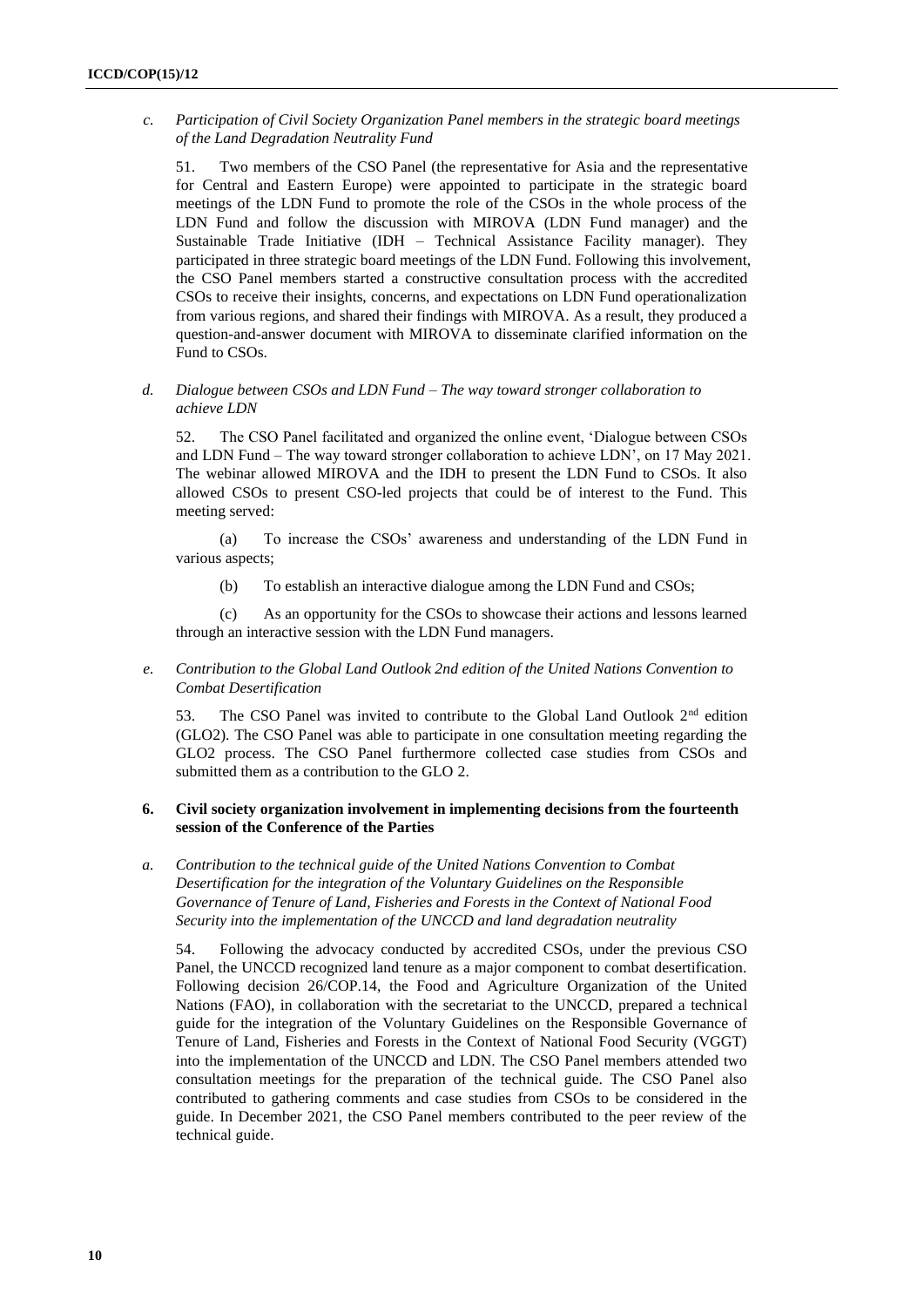*b. Increased number of accredited civil society organizations/ Indigenous Peoples and /Local Communities/ Women's groups in the United Nations Convention to Combat Desertification*

55. During the extraordinary session of the COP which took place in December 2021, 45 CSOs were accredited to the Convention, bringing the total number of accredited CSOs to 637. By region, the new accredited CSOs are distributed as follows: 71 per cent Africa, 16 per cent Asia, 9 per cent Western Europe and Other, 2 per cent Eastern Europe and 2 per cent Latin America and the Caribbean.

## **7. Civil society organization involvement in building synergies between the United Nations Convention to Combat Desertification, other United Nations conventions and other international events**

*a. World Conservation Congress 2021 of the International Union for Conservation of Nature*

56. The Western Europe and Other Group (WEOG) representative attended the IUCN World Congress in September 2021 in Marseille. There, she organized an event on CSO commitments for the sustainable management of landscapes in drylands. The event highlighted civil society engagement in landscape and land management in drylands, drawing on the outcomes of the 2019 International Désertif'actions Summit, organized in June 2019 by CARI with support from the UNCCD. During the Congress, the WEOG representative contributed to organizing a high-level dialogue on the Great Green Wall accelerator which took place in the French Pavilion of the Congress. The Executive Secretary of the UNCCD, the French Minister of Foreign Affairs and the Mauritanian Minister of Environment attended this event.

*b. Joint International Grassland & International Rangeland Virtual Congress, 2021*

57. The Asia representative of the CSO Panel, as a member of the regional support group of the International Year of Rangelands and Pastoralists (IYRP) for the Middle-East and North Africa, attended as keynote speaker of the **Joint International Grassland and International Rangeland Virtual Congress** in October 2021. The focus of the keynote speech was 'Pastoralism; Social, Gender and Policy Issues', delivering a number of key messages, including:

(a) Recognising pastoralists' tenure and property rights over their territories with particular attention to women's right to land within the framework of gender equality of the VGGT;

(b) Recognising ancestral lands of mobile pastoralists in the form of 'Territories of Life' / Indigenous and Community Conserved Areas and Territories;

Fostering multi-stakeholder alliances to approve the IYRP to raise awareness and fill knowledge gaps globally in terms of the value of healthy rangelands and sustainable pastoralism; and

(d) Renewing our promise to leave no one behind through strengthening, recognition and the involvement of the pastoralists' governance institutions, allowing their actual participation in decision-making and policy-making process linked to their destiny at all levels.<sup>8</sup>

## *c. Experts Review Workshop on the Gender Responsive Sustainable Land Management Assessment Tool*

58. Participation of the CSO Panel member (Asia) in the Experts Review Workshop and meetings on the Gender Responsive SLM Assessment Tool in September 2021. This event was in line with the objectives of the GAP, in 2020, to promote gender responsive SLM technologies and approaches through sharing and reviewing the questionnaire developed by the World Overview of Conservation Approaches and Technologies, the FAO and the

 $8$  [<https://b2n.ir/t01770>](https://b2n.ir/t01770).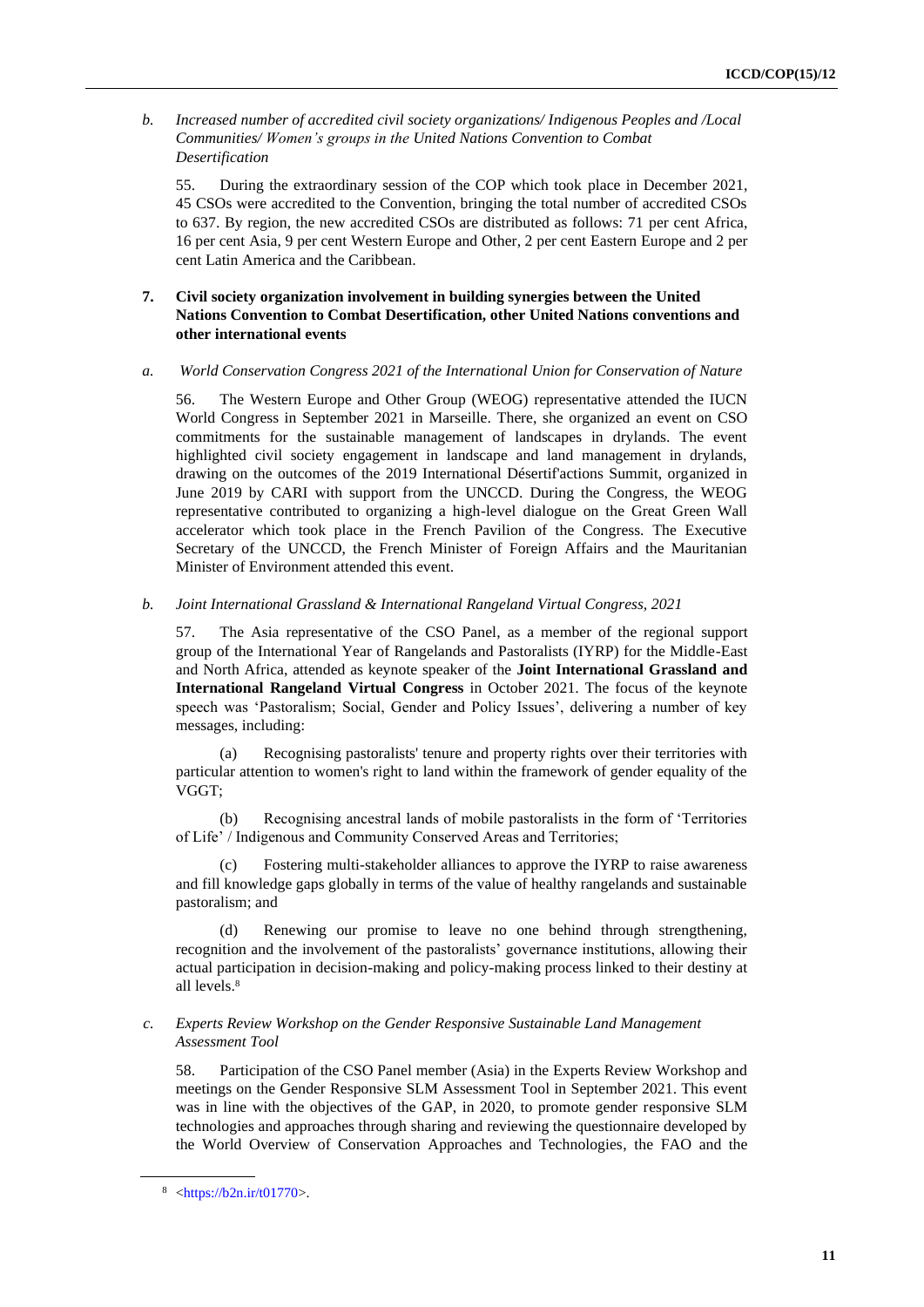UNCCD to further enhance and fine-tune the methodology to assess gender responsive SLM practices.

*d. Strengthening the role of civil society in achieving land degradation neutrality*

59. The CSO Panel engaged in the review of the Project Identification Form of the 'Strengthening Civil Society Role in Achieving Land Degradation Neutrality' project, a joint initiative between the IUCN, the CSO Panel and Drynet for submission to the GEF.

*e. Civil Society Organization Panel interaction with the Global Youth Caucus on Land and Desertification* 

60. The CSO Panel had one meeting with representatives of the Global Youth Caucus on Land and Desertification, and the CSO Panel helped review the terms of reference for the election of the global focal points of the UNCCD Youth Caucus.

61. Among the newly accredited CSOs, at least eight are youth-led.

#### **8. Lessons learned**

62. In the context of the COVID-19 pandemic, the CSO Panel members were only able to collaborate online. They did not benefit from the positive effects they may have experienced from a face-to-face meeting at the beginning of their mandate and a handover from the previous panel members. The CSO Panel recommends that arrangements be made for a handover meeting with the next panel.

63. In 2021, the number of accredited CSOs totalled 637. These 637 organizations have contributed in varying degrees to implementing the UNCCD. It is crucial that the Parties regularly dialogue with their national CSOs and consider CSO actions in national implementation reports.

64. For the CSO Panel and the secretariat, it is a challenge to engage with all those organizations. The CSO Panel recognizes that the mailing list developed for each region, as well as the CSO Panel website, were crucial communication tools and should be maintained and improved. Considering the language barrier for many CSOs, the CSO Panel requests the secretariat to provide more resources and tools to facilitate information dissemination, consultations and capacity building activities directed at CSOs in multiple languages.

65. Engaging with the LDN Fund has allowed the CSO Panel to understand that, as the Fund is looking at very specific projects including a return upon investment, and high social and environmental standards, there are many lessons learned by the Fund that should be disseminated to CSOs and other stakeholders. The LDN Fund managers should maintain a close dialogue with the CSO Panel and CSOs in general to share experience and contribute to CSO capacity building.

66. The CSO Panel expresses satisfaction regarding the CSO consultation in the review of the technical guide on the integration of the VGGT into the implementation of the UNCCD and LDN. The CSO Panel requests the UNCCD to develop additional products from this guide, as well as a capacity building plan considering the needs of CSOs (operational needs to integrate practices into their development projects, needs to fuel their advocacy) and citizens (needs for awareness and understanding to fuel activism). This would support the contribution of CSOs to push for the integration of land tenure into SLM.

67. Moreover, regarding land tenure policies, CSOs request that the UNCCD helps to provide evidence in order to convince political leaders and drive political will for change, including quantified and science-based evidence, evidence on how such an integration of VGGT can improve the resilience of land users in the context of post-COVID recovery and showing the potential risks of inaction.

68. Furthermore, the CSO Panel encourages the Parties at COP 15 to consider the technical guide in order to integrate the VGGTs into the UNCCD and LDN implementation and to be proactive in ensuring the adoption and implementation of legal frameworks that guarantee access and adequate management of land to minority groups, such as pastoralists, and indigenous people, as well as equal land use and ownership rights for women.